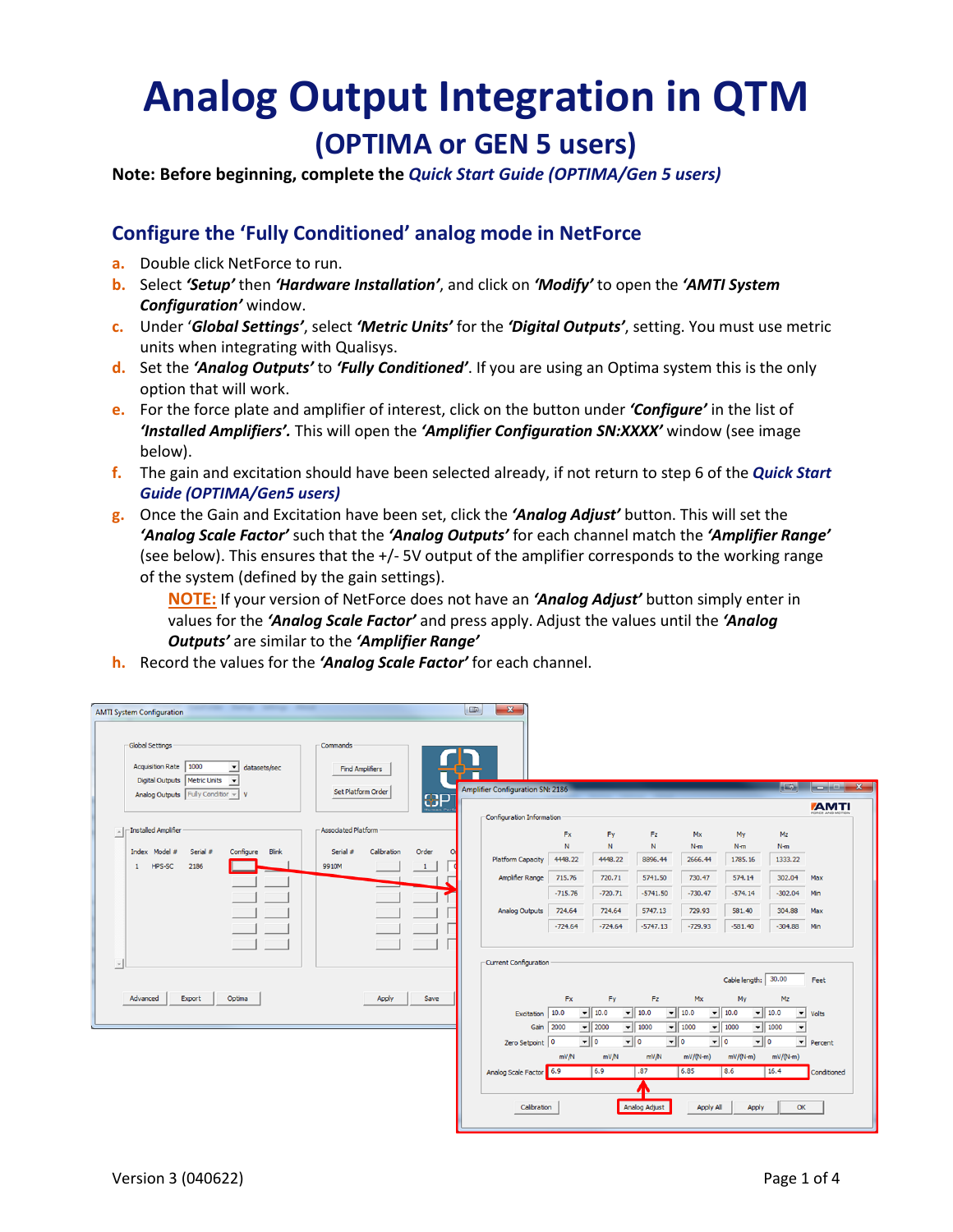## **Integrate the force plate into QTM**

**a.** Make sure the amplifier and A/D board is connected to the motion capture system as indicated in the *Qualisys User Manual* (Page E-1). Below is a schematic of the hardware connections to the analog board.



Now you need to add the force plate in QTM.

- **b.** In Qualisys click on *'Tools'* then *'Project Options'*
- **c.** Go to *'Analog Boards'*
	- **i.** Activate the channels connected to the force plate.
	- **ii.** Set the sample rate for the analog board as a multiple of the marker capture rate.
- **d.** Create the force plates on the **'***Force data***'** page in the *'Project Options'* dialog
	- **i.** Select the force plate type with the drop-down box ('AMTI')
	- **ii.** For each force plate, enter the calibration parameters
		- i. Click *'Calibration'* to go to the *'AMTI force plate calibration parameters dialog'*
		- ii. Enter the dimensions for the force plate and the offset values from your calibration files (.plt, .pdf).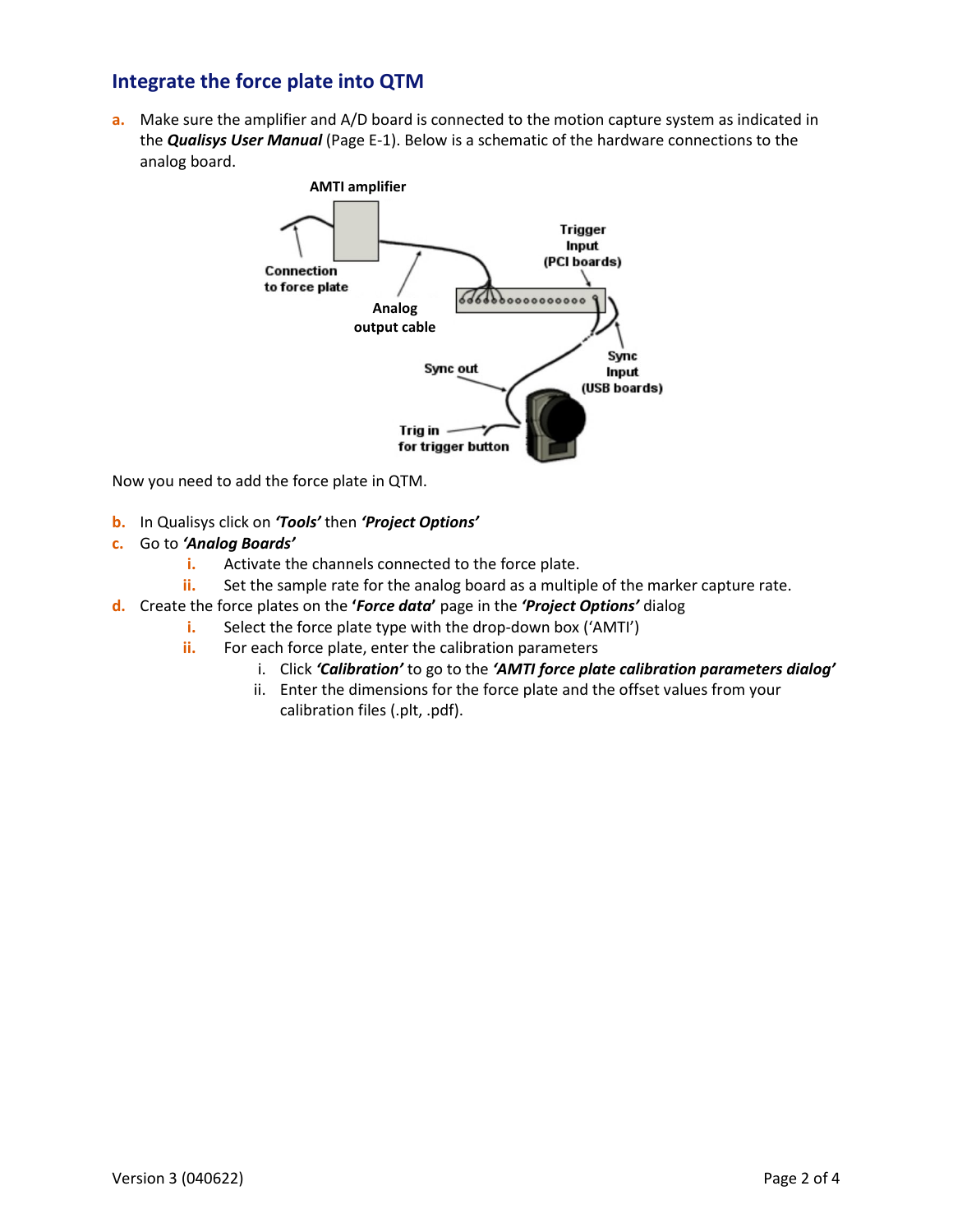

- **e.** To fill the *'Inverted Sensitivity Matrix',* take the inverse of each *'Analog Scale Factor'* that you recorded from NetForce, and place it along the diagonal leaving the rest of the matrix as zeros (see image above).
	- **i.** This will provide the correct conversion from the fully conditioned analog signal to forces and moments (for more detail on how the fully conditioned analog output mode works, consult the Technical note *Gen 5/Optima Setup and Optimization*)
- **f.** Once you have filled the Calibration matrix, close this window.
- **g.** In the *'Force plate Configuration…'* window click *'OK'*